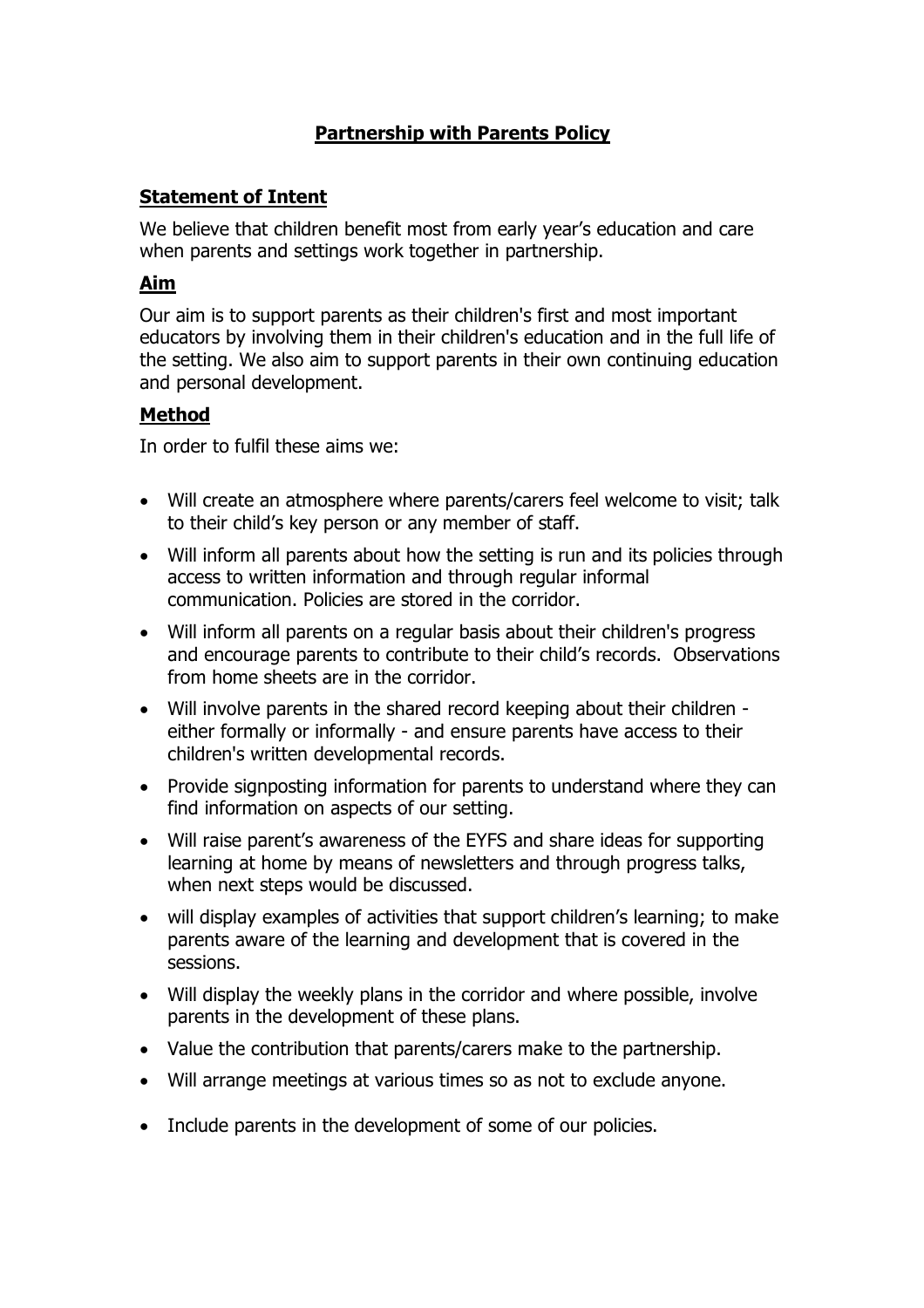- Invite any parent who has any skill or custom they feel they would like to share with the group.
- Will display news blogs and songs in the corridor and signpost parents to the website for more information.
- Encourage and support parents to play an active part in the governance and management of the setting.
- Ensure courses such as first aid have been made aware to parents/carers in case they wish to be included.

### **Implementation**

We offer home visits, prior to children starting at the pre-school and the key person can make vital initial links then with parent and child. We will discuss the settling in process, taking into account each child's individual needs.

All parental involvement is greatly valued and appreciated by the pre-school staff and committee.

Information is also updated regularly on our website at http://www.bentsgreenpreschool.co.uk.

Our notice board provides a variety of information, including the week's plans and a rota list. There are photographs in books and on displays highlighting some of the activities and learning that takes place.

We actively encourage parents and carers to help. This provides an opportunity for parents to see how the session runs as well as sharing the experience with their child.

To provide sources of information relating to issues on needs for the under fives and are in the process of developing a parents box, with useful material. We display information for parents/carers on how to contact Ofsted if they wish to complain about any of the services offered.

Our notice board explains the Early Years Foundation stage information; visually displaying areas of development and again we are keen for parents to discuss any query they may have on this.

#### **How the pre-school can support the parents/carers**

Ensure parents/carers receive a welcome pack prior to the child starting at the pre-school.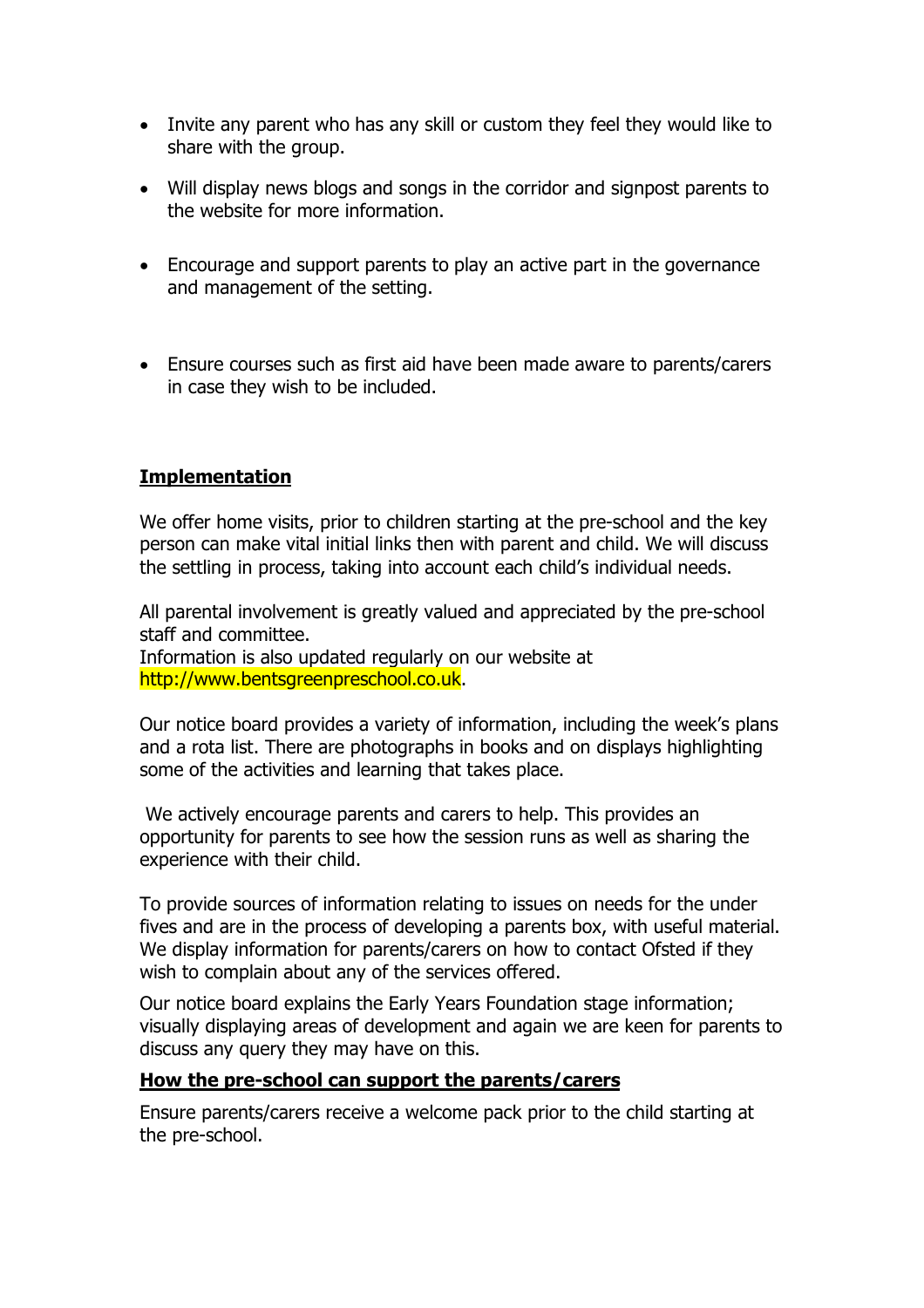Provide information of where parents can find specific information by means of a booklet explaining aspects in greater detail.

Parents will receive information on term dates, invoices, planned trips, etc. A newsletter is sent out every term. A website blog (and copy placed on notice board) is written each half term. A song of the week list is also displayed.

Questionnaires are sent out to ask parents views on specific aspects of the pre-school and to help us continue to improve our services. Parents are under no obligation to complete.

Build on relationships with families from the start, and have effective two-way communications in sharing information that will benefit the individual needs of the child.

To work with parents and outside agencies when required to help support the child.

To comfort and support a child if they are upset or ill and the contact the parent/carers when necessary.

To support parents in settling their child, working together on the individual needs of each child.

#### **How parents can help**

To advise the setting if their child is unable to attend for any reason.

To talk to their child's key person if there is a concern or issue.

To ask if there is anything they are not sure about.

To advise us if the child has sustained an injury out of the setting as a form needs to be completed.

To share ideas in their child's learning and to support this at home.

To advise Kath of any change of address, telephone number, any change to home life or change in the list of people authorised to collect the child. To support fundraising events run by the setting.

Offering help or skills

We hope that by working in partnership with parents we will be meeting each child's changing needs, and that we value, respect and support all parents and children who are a part of the pre-school community.

In compliance with the EYFS Safeguarding and Welfare requirements (2017), the following documentation is in place:

- admissions policy;
- complaints procedure;